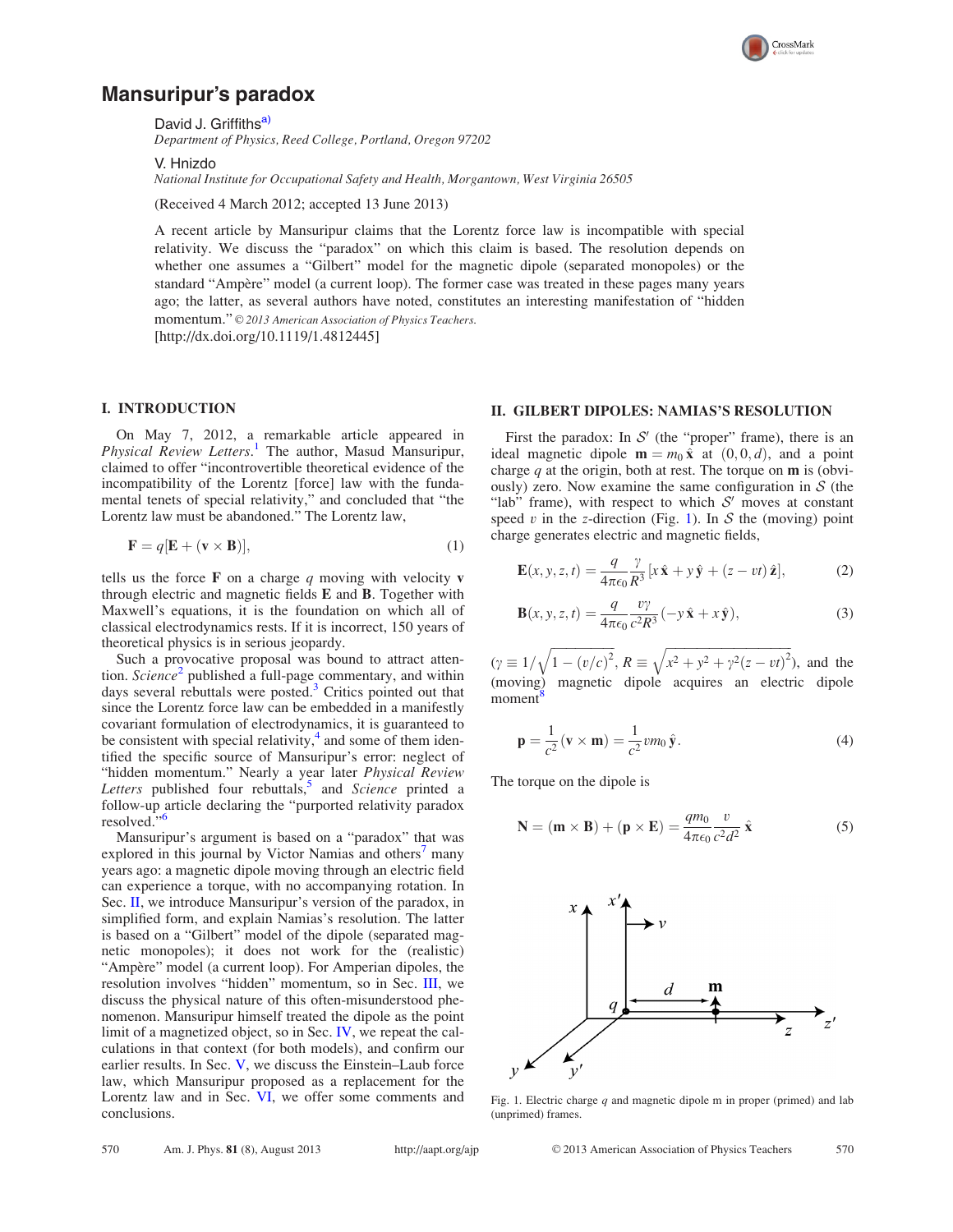(by Lorentz transformation,  $d = \gamma(z - vt)$ ; the magnetic contribution is zero because B vanishes on the z-axis). The torque is zero in one inertial frame, but non zero in the other! Mansuripur concludes that the Lorentz force law (on which Eq.  $(5)$  is predicated) is inconsistent with special relativity.

This "paradox" was resolved years ago by Victor Namias.<sup>7</sup> The standard torque formulas ( $\mathbf{p} \times \mathbf{E}$  and  $\mathbf{m} \times \mathbf{B}$ ) apply to dipoles *at rest*, but they do not hold, in general, for dipoles in motion. Suppose we model the magnetic dipole as separated monopoles (Fig. 2). The "Lorentz force law" for a magnetic monopole  $q^*$  reads

$$
\mathbf{F} = q^* [\mathbf{B} - (1/c^2) \mathbf{v} \times \mathbf{E}], \tag{6}
$$

so the torque<sup>10</sup> on a moving dipole  $\mathbf{m} = q^*(\mathbf{r}_+ - \mathbf{r}_-)$  is

$$
\mathbf{N} = (\mathbf{r}_{+} \times \mathbf{F}_{+}) + (\mathbf{r}_{-} \times \mathbf{F}_{-})
$$
  
= (\mathbf{m} \times \mathbf{B}) - \frac{1}{c^{2}} \mathbf{m} \times (\mathbf{v} \times \mathbf{E}). (7)

But  $\mathbf{m} \times (\mathbf{v} \times \mathbf{E}) = \mathbf{v} \times (\mathbf{m} \times \mathbf{E}) + (\mathbf{m} \times \mathbf{v}) \times \mathbf{E}$ , so

$$
\mathbf{N} = (\mathbf{m} \times \mathbf{B}) - \frac{1}{c^2} (\mathbf{m} \times \mathbf{v}) \times \mathbf{E} - \frac{1}{c^2} \mathbf{v} \times (\mathbf{m} \times \mathbf{E})
$$

$$
= (\mathbf{m} \times \mathbf{B}) + (\mathbf{p} \times \mathbf{E}) - \frac{1}{c^2} \mathbf{v} \times (\mathbf{m} \times \mathbf{E}).
$$
(8)

There is a third term, missing in Eq.  $(5)$ , which (it is easy to check) exactly cancels the offending torque; the net torque is zero in both frames.

## III. AMPÈRE DIPOLES: HIDDEN MOMENTUM

Namias believed that his formula [Eq. (8)] applies just as well to an Ampère dipole as it does to a Gilbert dipole. He was mistaken. An Ampère dipole in an electric field carries "hidden" momentum,

$$
\mathbf{p}_h = \frac{1}{c^2} (\mathbf{m} \times \mathbf{E}).
$$
 (9)

Because it is crucial in understanding the resolution to Mansuripur's paradox, we pause to review the derivation of this formula using a simple model.

Imagine a rectangular loop of wire carrying a steady current. Picture the current as a stream of noninteracting positive charges that move freely within the wire.<sup>12</sup> When a uniform electric field  $E$  is applied (Fig. 3), the charges accelerate up the left segment and decelerate down the right one. Question: What is the total momentum of all the charges in the loop? The left and right segments cancel, so we need





Fig. 3. Rectangular current loop in an external electric field.

only consider the top and bottom. Say there are  $N_t$  charges in the top segment, going to the right at speed  $v_t$ , and  $N_b$ charges in the lower segment, going to the left at (slower) speed  $v<sub>b</sub>$ . The *current*  $(I = \lambda v)$  is the same in all four segments (otherwise charge would be piling up somewhere). Thus

$$
I = \frac{qN_t}{l}v_t = \frac{qN_b}{l}v_b, \text{ so } N_t v_t = N_b v_b = \frac{Il}{q}, \text{ (10)}
$$

where  $q$  is the charge of each particle and  $l$  is the length of the rectangle. Classically, the momentum of a single particle is  $p = mv$ , where m is its mass, so the total momentum (to the right) is

$$
p_{\text{classical}} = mN_t v_t - mN_b v_b = m\frac{Il}{q} - m\frac{Il}{q} = 0,\tag{11}
$$

as one would certainly expect (after all, the loop as a whole is not moving). But relativistically the momentum of a particle is  $p = \gamma m v$  and we get

$$
p_{\text{relativistic}} = \gamma_t m N_t v_t - \gamma_b m N_b v_b = \frac{mIl}{q} (\gamma_t - \gamma_b), \qquad (12)
$$

which is *not* zero, because the particles in the upper segment are moving faster. In fact, the gain in energy ( $\gamma mc^2$ ), as a particle goes up the left side, is equal to the work done by the electric force  $qE_w$ , where w is the height of the rectangle, so

$$
\gamma_t - \gamma_b = \frac{qEw}{mc^2}
$$
, and hence  $p_{rel} = \frac{IIEw}{c^2}$ . (13)

Now *Ilw* is the magnetic dipole moment of the loop; as vectors, m points into the page, and p is to the right, so

$$
\mathbf{p}_{rel} = \frac{1}{c^2} (\mathbf{m} \times \mathbf{E}).
$$
 (14)

This is the "hidden" momentum of Eq. (9).

The term "hidden momentum" was coined by Shockley; $<sup>11</sup>$ </sup> it was an unfortunate choice. The phenomenon itself was first studied in the context of static electromagnetic systems with nonzero field momentum  $(\mathbf{p}_{\text{field}} = \epsilon_0 \int (\mathbf{E} \times \mathbf{B}) d^3 \mathbf{r})$ . In such Fig. 2. A "Gilbert" magnetic dipole. configurations, the hidden momentum exactly cancels the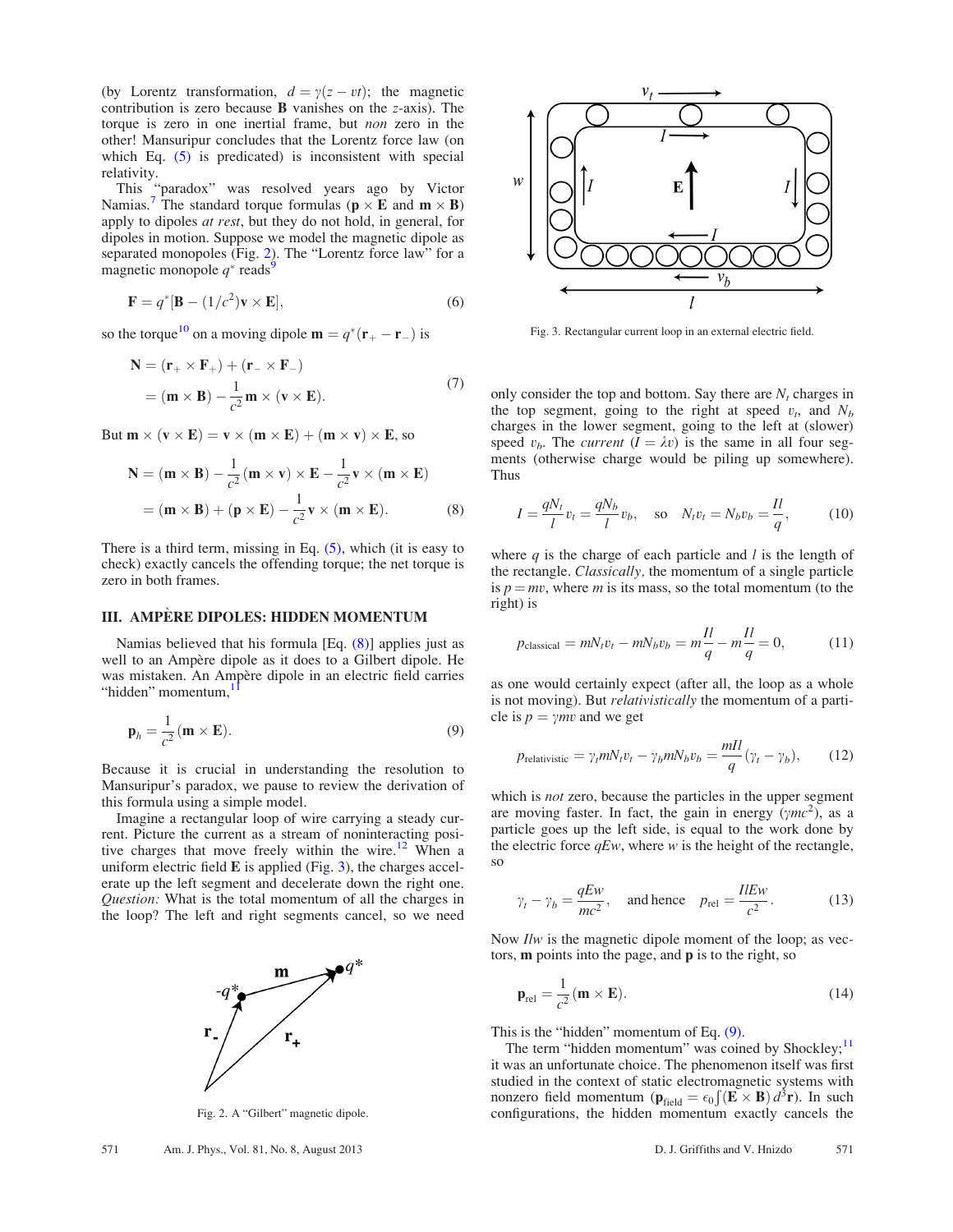field momentum ( $\mathbf{p}_h = -\mathbf{p}_{\text{field}}$ ), leaving a total of zero, as required by the "center of energy theorem."<sup>13</sup> This has created the impression that hidden momentum is something artificial and ad hoc—invented simply to rescue an abstract theorem.<sup>14</sup> Nothing could be further from the truth. Hidden momentum is perfectly ordinary relativistic mechanical momentum, as the example above indicates; it occurs in systems with internally moving parts, such as current-carrying loops, and it is "hidden" only in the sense that it not associated with motion of the object as a whole. A *Gilbert* dipole in an electric field, having no moving parts, harbors no hidden momentum (and the fields—with the crucial delta-function term in **B** included—carry no compensating momentum).<sup>1</sup>

Returning to the configuration in Fig. 1, the hidden momentum in  $S'$  is

$$
\mathbf{p}_h = \frac{1}{c^2} \left[ (m_0 \hat{\mathbf{x}}) \times \left( \frac{1}{4\pi\epsilon_0} \frac{q}{d^2} \hat{\mathbf{z}} \right) \right] = -\frac{qm_0}{4\pi\epsilon_0 c^2 d^2} \hat{\mathbf{y}}.
$$
\n(15)

Because  $\mathbf{p}_h$  is perpendicular to **v** and transverse components are unaffected by Lorentz transformations, this is also the hidden momentum in  $S$ . It is constant (in time), so there is no associated force. But the hidden angular momentum,

$$
\mathbf{L}_h = \mathbf{r} \times \mathbf{p}_h, \tag{16}
$$

is *not* constant (in the lab frame) because  $\bf{r}$  is changing. In fact,

$$
\frac{d\mathbf{L}_h}{dt} = \mathbf{v} \times \mathbf{p}_h = \frac{qm_0}{4\pi\epsilon_0} \frac{v}{c^2 d^2} \hat{\mathbf{x}}.
$$
 (17)

This increase in angular momentum requires a torque

$$
\mathbf{N} = \frac{qm_0}{4\pi\epsilon_0} \frac{v}{c^2 d^2} \hat{\mathbf{x}},
$$
\n(18)

and this is precisely what we found in Eq. (5).

Recapitulating: In the Gilbert model, there is an extra term in the torque formula  $[Eq. (8)]$ ; the total torque is zero, there is no hidden angular momentum, and nothing rotates. In the Ampère model, there is no third term in the torque formula  $[Eq. (5)]$ ;<sup>16</sup> the torque is *not* zero and drives the increasing hidden angular momentum—but still nothing rotates.<sup>17</sup> It helps to separate the angular momentum into two types: "overt" (associated with actual rotation) and "hidden" (so called because it is not associated with any overt rotation of the object). Torque is the rate of change of the *total* angular momentum,

$$
\mathbf{N} = \frac{d\mathbf{L}_o}{dt} + \frac{d\mathbf{L}_h}{dt}.\tag{19}
$$

In both models  $d\mathbf{L}_{o}/dt = 0$ . In the Gilbert model N and  $d\mathbf{L}_h/dt$  are also zero; in the Ampère model they are equal but nonzero.

#### IV. MAGNETIZED MATERIALS

It is of interest to see how this resolution plays out in Mansuripur's formulation of the problem. He treats the dipole as a magnetized medium and calculates the torque directly from the Lorentz force law, without invoking  $p \times E$  or  $m \times B$ . In the proper frame, he writes the magnetization as

572 Am. J. Phys., Vol. 81, No. 8, August 2013 D. J. Griffiths and V. Hnizdo 572

$$
\mathbf{M}'(x',y',z',t') = m_0 \,\delta(x')\delta(y')\delta(z'-d)\,\hat{\mathbf{x}}.\tag{20}
$$

Now, M and the polarization P constitute an antisymmetric second-rank tensor

$$
P^{\mu\nu} = \begin{pmatrix} 0 & cP_x & cP_y & cP_z \\ -cP_x & 0 & -M_z & M_y \\ -cP_y & M_z & 0 & -M_x \\ -cP_z & -M_y & M_x & 0 \end{pmatrix},
$$
(21)

whose transformation rule  $is^{18}$ 

$$
P_z = P'_z, \quad P_x = \gamma \left( P'_x + \frac{v}{c^2} M'_y \right),
$$
  
\n
$$
P_y = \gamma \left( P'_y - \frac{v}{c^2} M'_x \right),
$$
  
\n
$$
M = M'_x, \quad M = \gamma \left( M'_x - v'_x \right), \quad M = \gamma \left( M'_x + v'_x \right)
$$
 (22)

$$
M_z = M'_z, \quad M_x = \gamma (M'_x - v P'_y), \quad M_y = \gamma (M'_y + v P'_x)
$$
\n(23)

(for motion in the z-direction). In the present case, then, the magnetization and polarization in the "lab" frame are

$$
\mathbf{M}(x, y, z, t) = m_0 \,\delta(x)\delta(y)\delta(z - vt - d/\gamma)\hat{\mathbf{x}},\tag{24}
$$

$$
\mathbf{P}(x, y, z, t) = \frac{m_0 v}{c^2} \delta(x) \delta(y) \delta(z - vt - d/\gamma) \hat{\mathbf{y}}.
$$
 (25)

According to the Lorentz law, the force density is

$$
\mathbf{f} = \rho \mathbf{E} + \mathbf{J} \times \mathbf{B},\tag{26}
$$

where  $\rho = -\nabla \cdot \mathbf{P}$  is the bound charge density and  $\mathbf{J} = \partial \mathbf{P}/\partial \mathbf{P}$  $\partial t + \nabla \times \mathbf{M}$  is the sum of the polarization current and the bound current density. Using Eqs.  $(2)$ ,  $(3)$ ,  $(24)$  and  $(25)$ , we obtain

$$
\mathbf{f} = -(\nabla \cdot \mathbf{P})\mathbf{E} + (\nabla \times \mathbf{M}) \times \mathbf{B} + \frac{\partial \mathbf{P}}{\partial t} \times \mathbf{B}
$$
  
= 
$$
-\frac{qm_0v}{4\pi\epsilon_0c^2}\frac{d}{R^3}\delta(x)\delta'(y)\delta(z - vt - d/\gamma)\hat{\mathbf{z}}
$$
(27)

(where a prime denotes the derivative). The net force on the dipole is

$$
\mathbf{F} = \int \mathbf{f} \, dx \, dy \, dz = \frac{q m_0 v d}{4 \pi \epsilon_0 c^2} \frac{d}{dy} \left[ \frac{1}{(y^2 + d^2)^{3/2}} \right] \Big|_{y=0} \hat{\mathbf{z}} = 0.
$$
\n(28)

Meanwhile, the torque density is

$$
\mathbf{n} = \mathbf{r} \times \mathbf{f} = -\frac{qm_0vd}{4\pi\epsilon_0c^2R^2} \delta(x)\delta'(y)\delta(z - vt - d/\gamma)\hat{\mathbf{x}}, \quad (29)
$$

so the net torque on the dipole is

$$
\mathbf{N} = \int \mathbf{n} \, dx \, dy \, dz
$$
  
=  $-\frac{q m_0 v d}{4 \pi \epsilon_0 c^2} \left\{ -\frac{d}{dy} \left[ \frac{y}{(y^2 + d^2)^{3/2}} \right] \right\} \Big|_{y=0} \hat{\mathbf{x}}$  (30)  
=  $\frac{q m_0 v}{4 \pi \epsilon_0 c^2 d^2} \hat{\mathbf{x}},$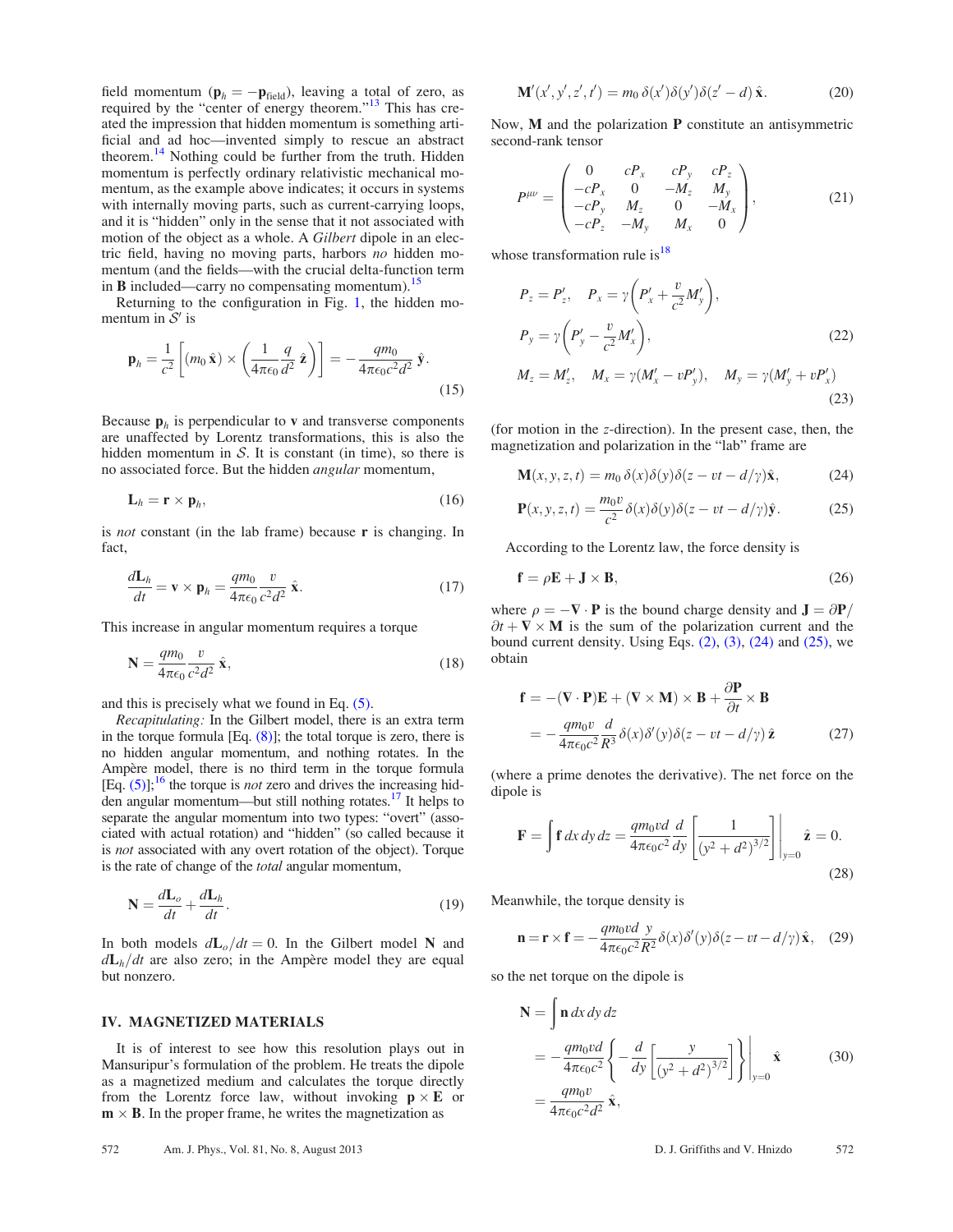confirming Eq. (5). This is the torque required to account for the increase in hidden angular momentum.

What if we run Mansuripur's calculation for a dipole made out of magnetic monopoles? The bound charge, bound current, and magnetization current are<sup>19</sup>

$$
\rho_b^* = -\nabla \cdot \mathbf{M}, \quad \mathbf{J}_b^* = -c^2 \nabla \times \mathbf{P}, \quad \mathbf{J}_p^* = \frac{\partial \mathbf{M}}{\partial t}, \tag{31}
$$

so the force density on the magnetic dipole [again invoking Eqs. (2), (3), (24) and (25)] is<sup>20</sup>

$$
\mathbf{f} = \rho^* \mathbf{B} - \frac{1}{c^2} \mathbf{J}^* \times \mathbf{E}
$$
  
= -(\nabla \cdot \mathbf{M}) \mathbf{B} + (\nabla \times \mathbf{P}) \times \mathbf{E} - \frac{1}{c^2} \left( \frac{\partial \mathbf{M}}{\partial t} \right) \times \mathbf{E}  
= 0. \t(32)

The total force is again zero, but this time so too is the torque density ( $\mathbf{n} = \mathbf{r} \times \mathbf{f}$ ) and hence the total torque. As before, the torque is zero in the Gilbert model—and there is no hidden angular momentum.

## V. THE EINSTEIN-LAUB FORCE LAW

Having concluded that the Lorentz force law is unacceptable, Mansuripur proposes to replace Eq.  $(27)$  with an expression based on the Einstein–Laub law,

$$
\mathbf{f}_{\text{EL}} = (\mathbf{P} \cdot \nabla)\mathbf{E} + \frac{\partial \mathbf{P}}{\partial t} \times (\mu_0 \mathbf{H}) + (\mathbf{M} \cdot \nabla)\mu_0 \mathbf{H}
$$
  
\n
$$
-\frac{1}{c^2} \frac{\partial \mathbf{M}}{\partial t} \times \mathbf{E}
$$
  
\n
$$
=\frac{m_0 q v \gamma}{4\pi \epsilon_0 c^2} \frac{1}{R^3} \delta(x) \delta(y) [2\delta(z - vt - d/\gamma)]
$$
  
\n
$$
-(z - vt) \delta'(z - vt - d/\gamma)] \hat{\mathbf{y}}.
$$
 (33)

The total force on the dipole still vanishes,

$$
\mathbf{F}_{\rm EL} = \frac{m_0 q v \gamma}{4\pi \epsilon_0 c^2} \hat{\mathbf{y}} \left\{ \frac{2}{d^3} + \frac{1}{\gamma^3} \frac{d}{dz} \left[ \frac{1}{(z - vt)^2} \right] \Big|_{z - vt = d/\gamma} \right\} = 0.
$$
\n(34)

The torque density should be  $\mathbf{r} \times \mathbf{f}_{\text{EL}}$ ,

$$
\mathbf{n}_{\rm EL} = -\frac{m_0 q v \gamma}{4\pi \epsilon_0 c^2} \frac{z}{R^3} \delta(x) \delta(y) [2\delta(z - vt - d/\gamma) - (z - vt)\delta'(z - vt - d/\gamma)] \hat{\mathbf{x}},
$$
\n(35)

giving a total torque

$$
\mathbf{N}_{\text{EL}} = -\frac{m_0 q v \gamma}{4\pi \epsilon_0 c^2} \hat{\mathbf{x}} \left\{ \frac{2(vt + d/\gamma)}{d^3} + \frac{1}{\gamma^3} \frac{d}{dz} \left[ \frac{z}{(z - vt)^2} \right] \right\}
$$
  
= 
$$
-\frac{m_0 q v}{4\pi \epsilon_0 c^2 d^2} \hat{\mathbf{x}} \tag{36}
$$

(the derivative is again evaluated at  $z - vt = d/\gamma$ ). It's not zero! In fact, it's minus the "Lorentz" torque given in Eq. (30). But Mansuripur argues that, "To guarantee the conservation of angular momentum,  $[Eq. (35)]$  must be supplemented…" with extra terms,

$$
\mathbf{n}'_{\mathrm{EL}} = \mathbf{n}_{\mathrm{EL}} + (\mathbf{P} \times \mathbf{E}) + (\mathbf{M} \times \mathbf{B}). \tag{37}
$$

In our case, the extra terms are

$$
(\mathbf{P} \times \mathbf{E}) + (\mathbf{M} \times \mathbf{B}) = \frac{m_0 q v}{4\pi \epsilon_0 c^2 d^2} \times \delta(x) \delta(y) \delta(z - vt - d/\gamma) \hat{\mathbf{x}},
$$
\n(38)

and their contribution to the total torque is

$$
\int [(\mathbf{P} \times \mathbf{E}) + (\mathbf{M} \times \mathbf{B})] dx dy dz = \frac{m_0 q v}{4\pi \epsilon_0 c^2 d^2} \hat{\mathbf{x}},
$$
 (39)

which is just right to cancel Eq. (36), yielding a net torque of zero (which Mansuripur takes to be the correct answer).

What are we to make of this argument? In the first place, the Einstein–Laub force density was derived assuming that the medium is at rest, $2<sup>1</sup>$  which in this case it is not. More important, the magnetization terms implicitly assume a Gilbert model for the magnetic dipole,

$$
(\mathbf{M} \cdot \mathbf{V})\mathbf{B} = -\mathbf{V} \times (\mathbf{M} \times \mathbf{B}) + (\mathbf{B} \cdot \mathbf{V})\mathbf{M} - (\mathbf{V} \cdot \mathbf{M})\mathbf{B};
$$
\n(40)

as long as the magnetization is localized, the first two terms yield vanishing surface integrals,<sup>22</sup> leaving  $-(\nabla \cdot \mathbf{M})\mathbf{B} (1/c^2)[(\partial M/\partial t) \times E]$  for the net force density on the object, the same as in the Gilbert model [Eq.  $(32)$ ].<sup>23</sup> There may be some contexts in which the Einstein–Laub force law is valid and useful, but this is not one of them. Mansuripur is quite explicit in writing that the magnetic dipole he has in mind is "a small, charge neutral loop of current," which is to say, an Ampère dipole.

#### VI. CONCLUSION

The resolution of Mansuripur's "paradox" depends on the model for the magnetic dipole:

- If it is a Gilbert dipole (made from magnetic monopoles), the third term in Namias's formula [Eq. (8)] supplies the missing torque. In Mansuripur's formulation (using a polarizable medium), it comes from a correct accounting of the bound charge/current [Eq.  $(31)$ ]. The net torque is zero in the lab frame, just as it is in the proper frame.
- If it is an Ampère dipole (an electric current loop), the third term in Namias's equation is absent, and the torque on the dipole is not zero. It is, however, just right to account for the increasing hidden angular momentum in the dipole.

In either model, the Lorentz force law is entirely consistent with special relativity.

#### ACKNOWLEDGMENTS

The authors thank Kirk McDonald, Daniel Vanzella, and Daniel Cross for useful correspondence. V.H. coauthored this paper in his private capacity; no official support or endorsement by the Centers for Disease Control and Prevention is intended or should be inferred.

573 Am. J. Phys., Vol. 81, No. 8, August 2013 D. J. Griffiths and V. Hnizdo 573

a)Electronic mail: griffith@reed.edu

<sup>&</sup>lt;sup>1</sup>M. Mansuripur, "Trouble with the Lorentz Law of Force: Incompatibility with special relativity and momentum conservation," Phys. Rev. Lett. 108, 193901-1–4 (2012).